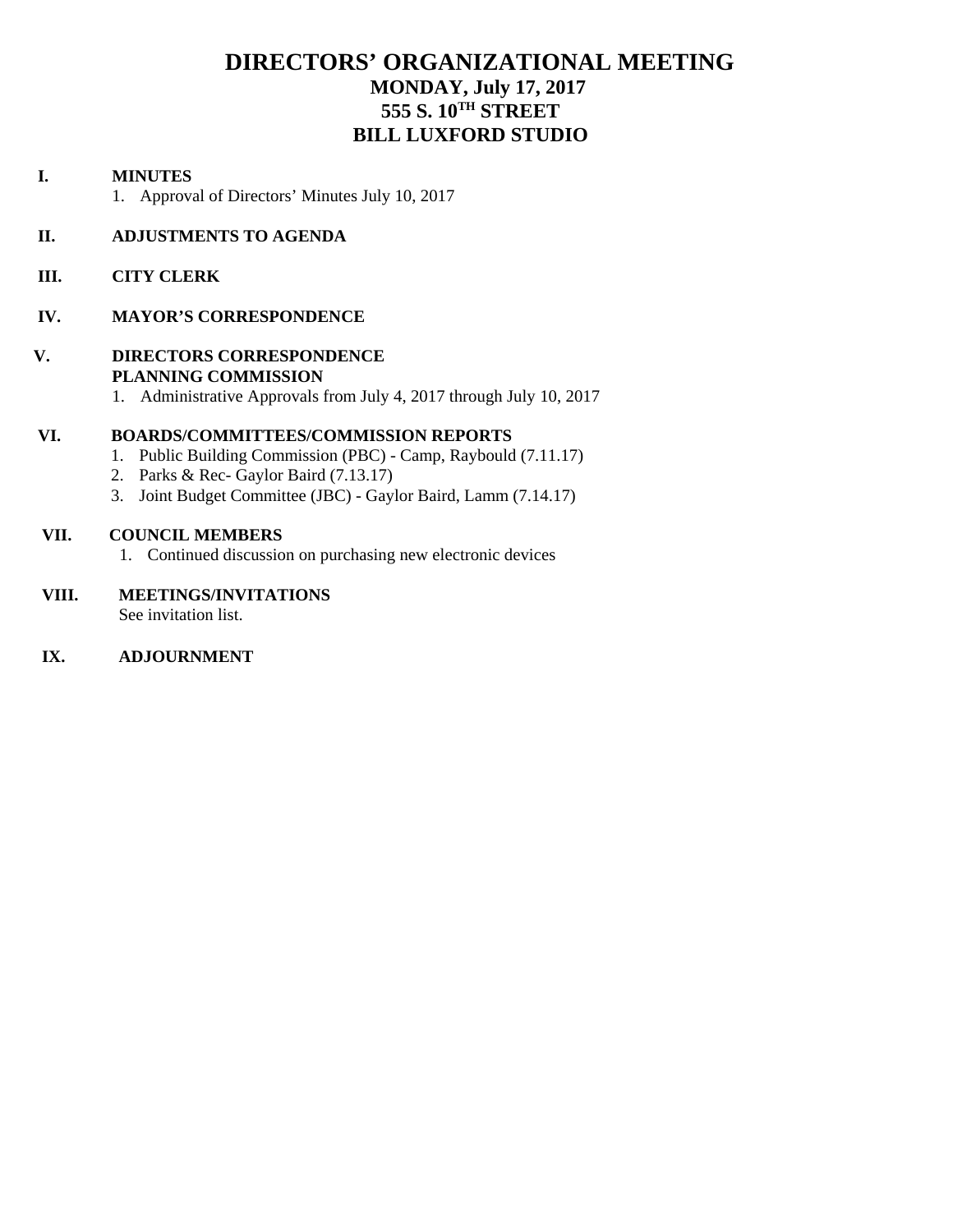**Present:** Roy Christensen, Jane Raybould, Cyndi Lamm, Carl Eskridge, Bennie Shobe, Jon Camp, and Leirion Gaylor Baird

**Others Present:** Teresa Meier, City Clerk; Rick Hoppe, Chief of Staff, Mayor's Office. Jeff Kirkpatrick, City Attorney. Dave Landis, Urban Development. Others present but not familiar with names and department heads.

Chair, Roy Christensen opened the meeting at 2:00 p.m.

### **I. MINUTES**

**II.** ADJUSTMENTS TO AGENDA – Camp requested he report on the Public Safety Committee.

#### **III. CITY CLERK**

Item 1 will need a Motion to approve the request by Public Works.

Meier Under Public Hearing – Liquor Resolutions, Items 7/8 will be called together.

Under Public Hearing Ordinances –  $2<sup>nd</sup>$  Reading, Items 12/14, 15/16, and 17/21 will be called together.

### **IV. MAYOR'S OFFICE**

LPD Chief Bliemeister and Lincoln Fire and Rescue (LFR) reported on the Fireworks trend Fourth of July 2017.

On July 3, 2017 LPD responded to 380 calls for service. This includes 48 firework related calls. Included in the 380 calls were an armed robbery, suicide, and suspicious death of a 32 year old. In addition, a combination of 49 officers provided security, crowd control, and traffic direction for a crowd estimated at 25,000 people at Oak Lake Park for July Jam.

On July  $4<sup>th</sup>$ , 2017 LPD responded 362 calls for service. This includes 49 firework related calls. Included in the 362 calls were an armed robbery and death investigation of an 8 month old child.

Typically on a July 4<sup>th</sup> day LPD takes an average of 1350 calls of which not all calls are fireworks related. The calls for service that were received on July 4, 2017 were still within the average on any other typical day. In addition, a firework injuries emergency room data report was provided detailing direct correlation of injuries sustained from the use of fireworks. On July 3, 2017 LPD and LFR responded to two reports of fireworks related injuries. On July 4, 2017 one person was hospitalized due to a fireworks injury. Often times when LDP and LFP respond to a call with injury and there is a transport to the hospital both LPD and LFR are going to have resources at the scene. One perspective that LPD Chief Bliemeister made certain Council member were made aware of is Nebraska Revised Statute 28-1249 allows for the sale of fireworks outside the limits of any incorporated city or village from June 24 through July 5 and between December 28 and January 1. The use of legal fireworks is NOT regulated unincorporated areas of the state. Lincoln Municipal Code 9.44.080 allows for the sale and use of fireworks on July  $3<sup>rd</sup>$  and July  $4<sup>th</sup>$ . By Municipal Ordinance, any person that lights off a firework in their yard and that firework lands in a neighboring yard, said person who lit off that firework has committed a misdemeanor. That is a tough thing for LPD to enforce and police. LPD could enhance the number of arrests that are made during the July 4th holiday by increasing staffing and paying overtime by placing officers in plain cars and have them drive through neighborhoods writing out misdemeanor citations as there is time in the day. In closing, LPD will only respond to reports of fireworks that include specific information relevant to the report, such as an address of where the fireworks are being discharged. If the caller only provides a general description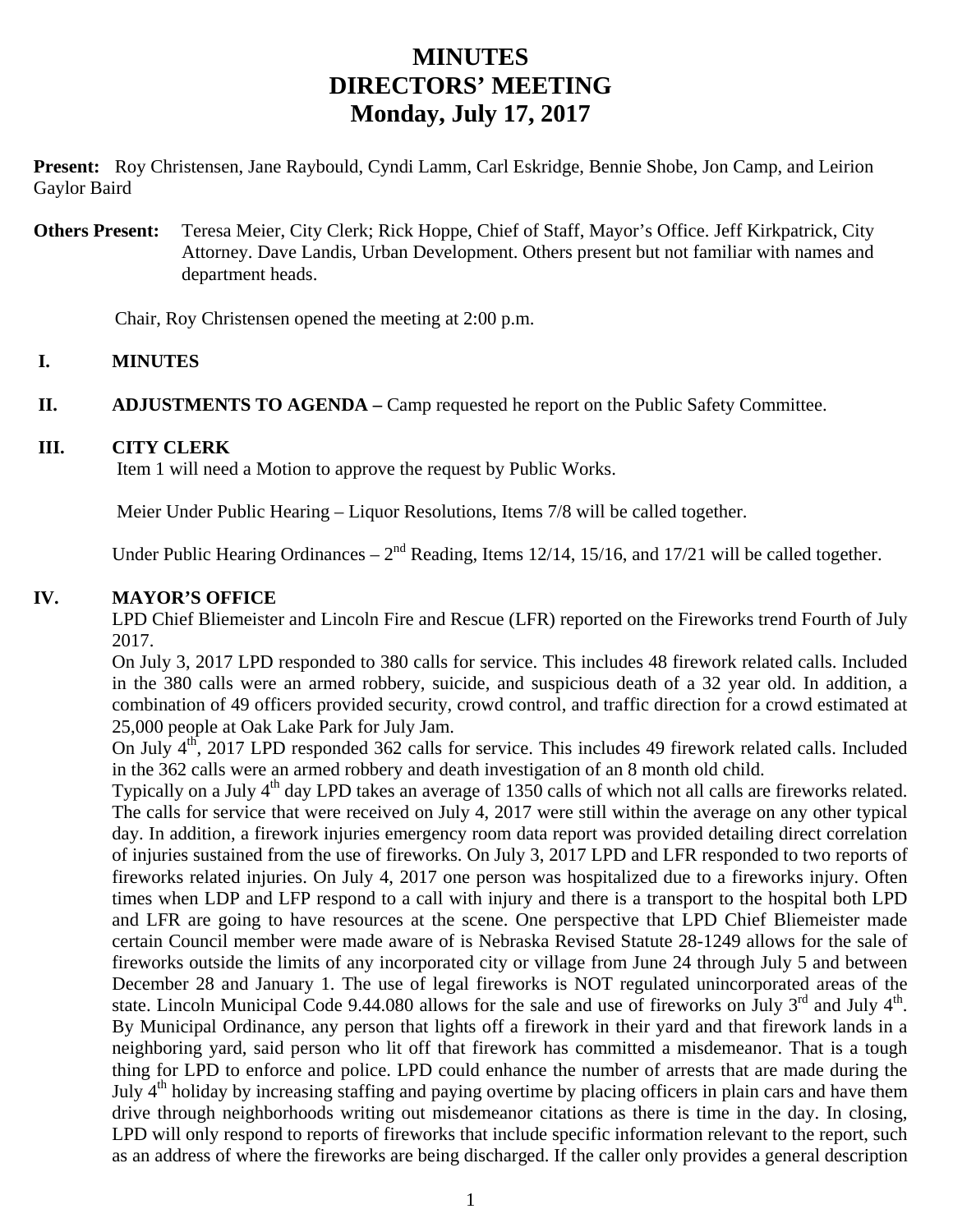of the area, such as  $70<sup>th</sup>$  and Adams, there is no way to pinpoint the exact location where the fireworks are coming from. Council Eskridge inquired if the neighboring counties were able to sell more explosive fireworks than that of the City of Lincoln. The answer, no, the sale of legal fireworks is regulated by the State. However, outside the borders of Nebraska there are fireworks that can be purchased that otherwise could not be purchased within the State of Nebraska. In closing, when large sectors of the population are breaking the law, it is very difficult for the police to respond and enforce the laws. Every year beginning June 24<sup>th</sup> parents and citizens of the City of Lincoln are outside the City limits and they are purchasing fireworks and bringing them back into Lincoln and shooting them off. Council member Camp inquired as to how the LPD officers providing security at July Jam are paid. Rick Hoppe responded that the expense comes out of the general expense budget.

Jeff Kirkpatrick, City Attorney, spoke in regards to the Mid Biennum Budget memo. Kirkpatrick stated that anytime the Law Department, which is legal counsel for the City as an entity, provides legal advice to a Director, the Mayor, members of the City Council; that is a legal opinion which is covered under the attorney/client privilege. The attorney/client privilege belongs to the client. When you look at a memo that has been given to the City Council as a whole or at the request of a Council member, then the question is, "who is the client"? The client remains the entity. The decision to release attorney/client information is not the decision of the attorney it does not belong to the law department rather it belongs to the client. What this means in the case of the executive branch is it would be decision of the Mayor to release information. In the case of the City Council the decision to release information does not belong to individual Council members, it is up to the Council an entity. So the information can only be released after a vote by majority of the Council to release said information. There does not need to be a resolutions vote by to the Council to release information, it would just need to be voted on as an agenda item with an official recorded vote by the Council. The Directors' Organizational meeting would be a venue to make that decision. Council member Christensen asked Kirkpatrick which memo he was specifically speaking of. Kirkpatrick responded it has to do with the Mid Biennium Budget memo, prepared by Jeff Kirkpatrick, that was sent to all Council members and how state law interacts with the City code. Council member Lamm requested the memo in an open meeting. One question that was raised, does it make a difference in the manner that it was requested at to the attorney/client privilege. Kirkpatrick stated that is doesn't make a difference. However, if Lamm would have come to Kirkpatrick privately then the information would not have necessarily been shared with the entire Council. The short answer is; the privilege belongs to the City Council as an entity and needs to be voted on as an entity. Lamm went on record and stated that she will always vote to release anything that is requested.

A motion to vote on the release of the Mid Biennum Budget Memorandum was moved by Lamm, seconded by Gaylor Baird. (Adopted, 7-0)

#### **V. BOARDS/COMMITTEES/COMMISSION REPORTS**

#### **1. Public Building Commission (PBC) – Camp, Raybould (07.11.17)**

 Camp reported wrapping up the jail area of the 605 building. There is another area of the building, a small janitor's closet, and converting it into a mother's room. Discussion was also had on the installation of showers in the Public Defender's building. They are working on some radio transmission situations, which was brought to the attention of the Commission by the Sheriff's Department, relating to the transmitters relaying signals.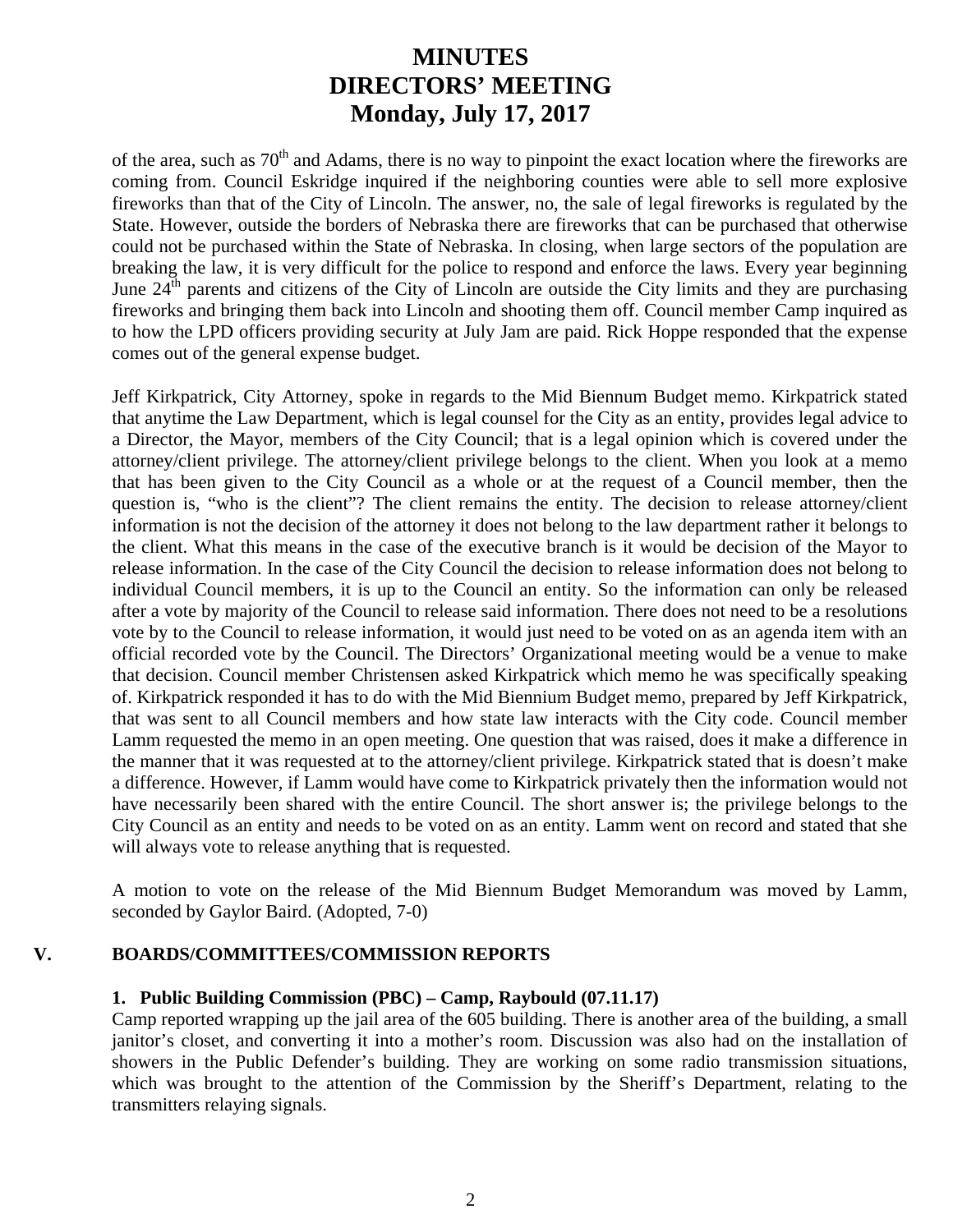### **2. Parks & Recreation– Gaylor Baird (07.13.17)**

Gaylor Baird reported they met at Irving Dale School which gave them an opportunity to tour the Irving Dale Rec Center and the site for the master plan for Irving Dale, Stransky, and Rudge Park and the idea of connecting the three parks and enhancing with capital improvements. Discussion was had on the storm water drainage, trails, and not duplicating certain recreational equipment due to the close proximity of the three parks. There was a lengthy discussion involving the proposed policies regarding golf fees that came from the golf sub-committee. One suggestion was to do some cost recovery with tournaments that schools can play and/or season fees to play on the courses. The seasonal fees imposed a structure where they would pay about 33% of the junior fees. The Parks & Recreation Advisory Committee passed that suggestion on to the Mayor. In regards to charging schools for the tournaments and participation fees on top of the seasonal fees was the bulk of the discussion. In the end the committee decided that it was acceptable to charge schools from outside the City for the tournament fee but didn't feel they were ready to impose that fee on LPS, colleges and University's that are already paying an upfront fee. Further discussion will be had on this topic.

#### **3. Joint Budget Committee (JBC) – Lamm, Gaylor Baird (07.14.17)**

Gaylor Baird reported discussion was had with United Way about the process of the JBC grants. The two worked together on the grant process with United Way having more of an online process. There is a plan to refine the process at the next meeting by having a working session to work through some of the programmatic investigations. Sara Hoyle, Huma Services Director talked about Project Restore, which is a program preventing youth from entering the juvenile justice system by allowing them the opportunity to participate in diversion through the school. Initial data shows that there is a reduction in the number of minority youth that are headed in the juvenile justice system. There is definitely a change in the percentages of who is entering and that is positive. Sara also spoke about the Shields Unite program, which is an innovated partnership between LPD and the Salvation Army that is working with youth and families developing relationships throughout the community between officers and at risk youth. The closeness and development of relationships also helps officers have a better understanding of issues within the community. The program is showing good positive signs of being very successful. The State Bar Association has also shown some interest in this program. The program will start back up in August.

There is a transition of primary care from the Lincoln Lancaster County Health Department to the Peoples Health Center general assistant clients are going to be served out of the Peoples Health Center which will help increase the number of people who have a medical needs because they are co-located with primary health care, mental behavioral health care and health 360.

#### **4. ISPC – Raybould (07.13.17)**

Raybould reported they have finalized the definitions for security of the systems. It was open for discussion and feedback and has been approved. Discussion was had on Kronos and upgrades to the payroll/time management system that needs to be updated. At this time a number of options are still being considered. Proposals and estimates are being gathered with joint efforts by Information Services Department.

### **5. Public Safety Committee – Camp**

Camp reported a sub-committee has met the past two weeks to discuss the four fire stations, of which 3 will be full fire stations with the fourth being a combined fire/police station. One entity to construct the four stations has been submitted to the Mayor for approval.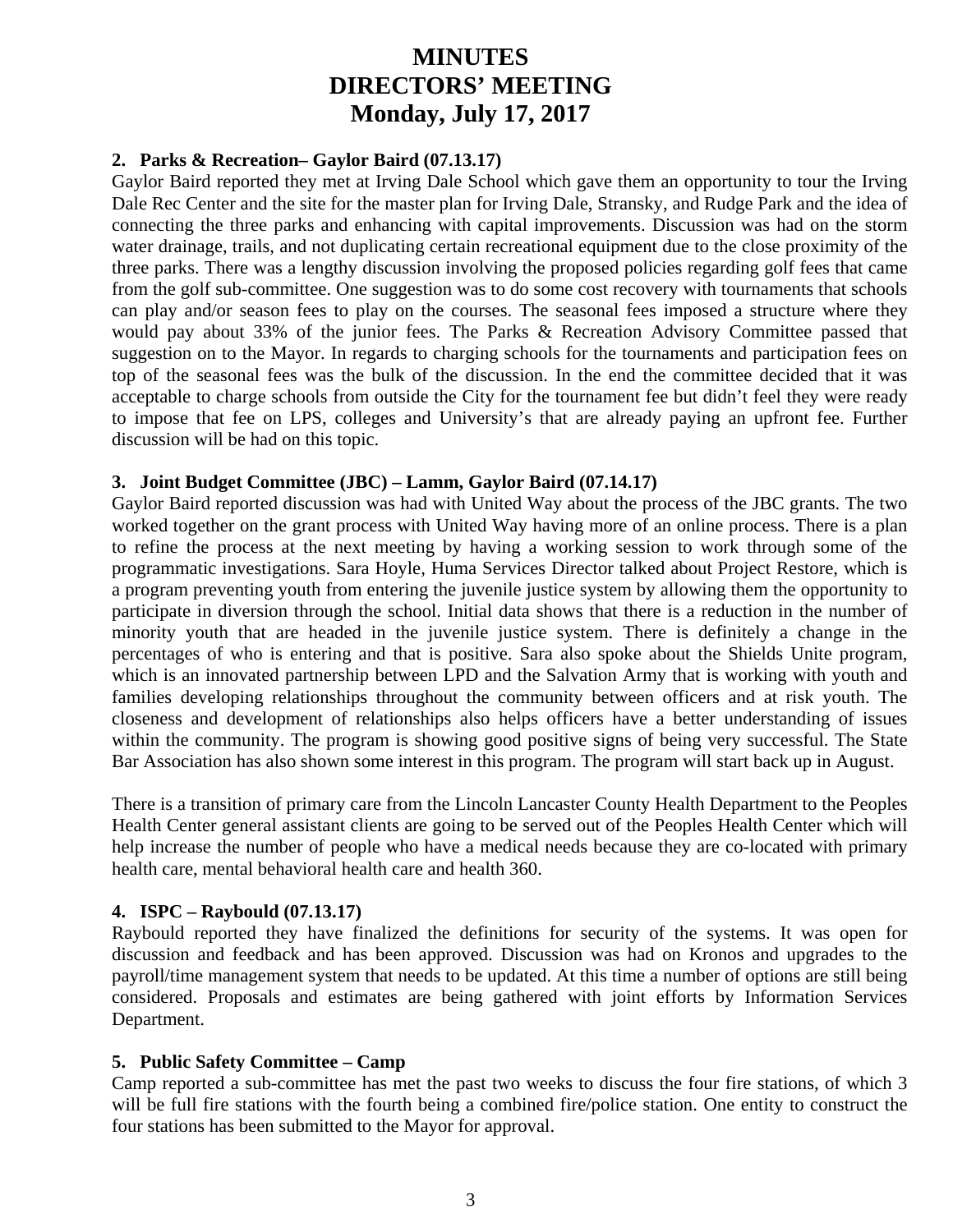#### **VI. COUNCIL MEMBERS**

1. Discussion on purchasing new electronic devices for the Council - Angie, Excluded Office Specialist for the City Council, reported a response has not been received from IS on the additional estimates. This topic will be revisited once the information is received.

## **VII. ADJOURNMENT**

Chair, Christensen adjourned the meeting at 2:55 p.m.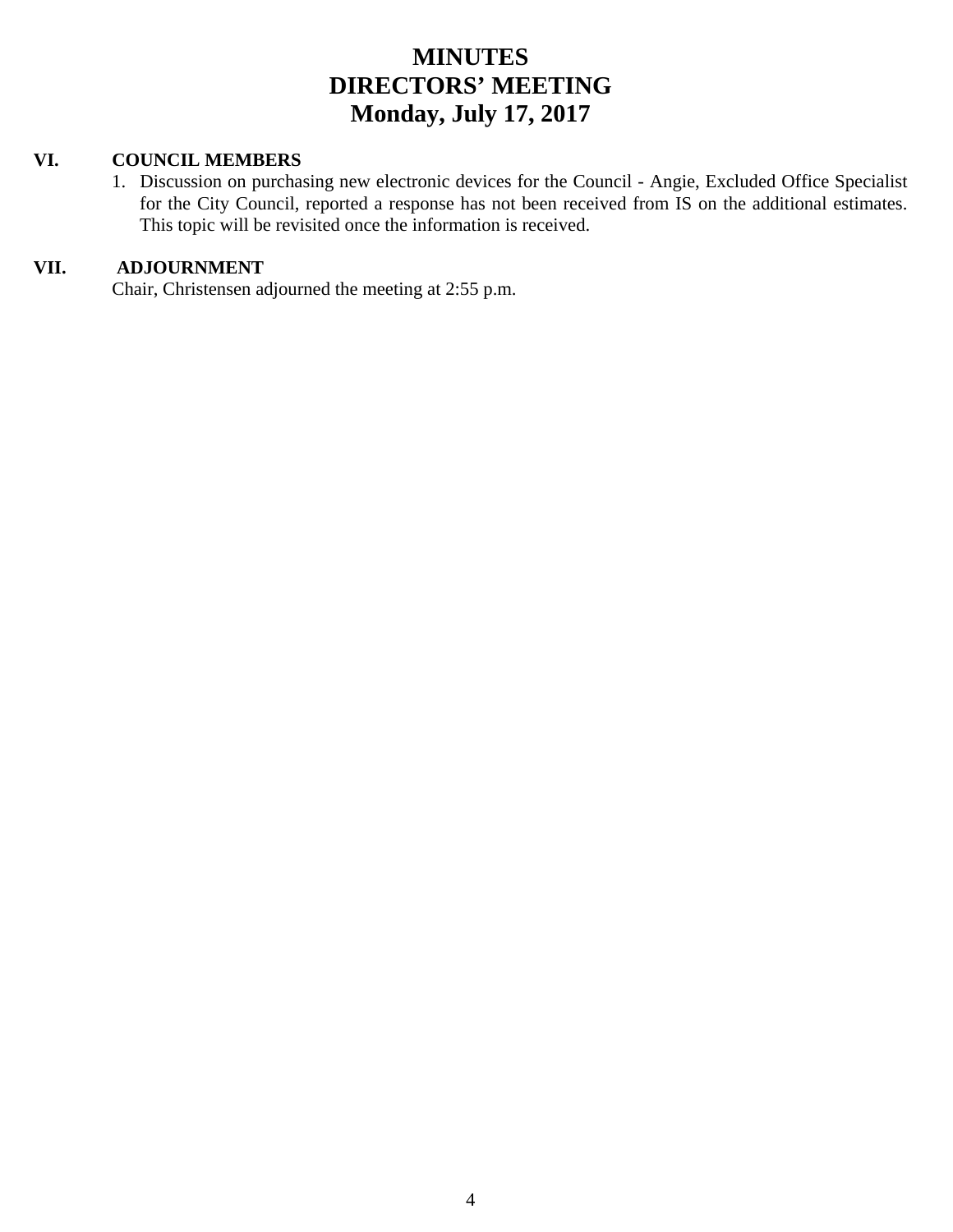#### **Mid Biennium Budget Memorandum**

|                                | <b>TO</b> Councilwoman Lamm |                            | <b>DATE</b> May 31, 2017         |
|--------------------------------|-----------------------------|----------------------------|----------------------------------|
| <b>DEPARTMENT</b> City Council |                             |                            | <b>FROM</b> Jeff Kirkpatrick     |
| <b>ATTENTION</b>               |                             | <b>DEPARTMENT</b> City Law |                                  |
| <b>COPIES TO</b>               |                             |                            | <b>SUBJECT</b> Budget Procedures |

### **The City Council Is Allowed to Add Spending to the Budget During the Mid-Biennum Under Certain Circumstances.**

State law specifically allows the Lincoln City Council to amend the biennial budget under certain limited circumstances even though the city charter forbids the Council to adopt a new annual budget for the second year of a biennium.

 Both the Lincoln City Charter and the Lincoln Municipal Code state that, "After a biennial budget is adopted, neither the mayor nor the council shall adopt a new annual budget in the second year of the biennial period." Charter Art. IX, Sec. 26a; LMC 3.06.40. The Charter adds "The power to amend or revise the biennial budget shall be as provided in Article IX, Section 27 of this charter." Charter Art. IX, Sec. 26a.

 Section 26a clarifies that the procedures for revising the city biennial budget are those powers provided in Article IX, Section 27 and those powers established by ordinance when the biennial budget process was created. Article IX, Section 27 addresses the appropriations process and lays out several routes for revising the adopted city budget:

- A. If revenues are lower than expected, the Mayor is authorized to reduce appropriations in order to avoid a deficit.
- B. The Mayor may transfer balances within a department or agency. The Council does not need to approve such transfers, but the Mayor must notify the Council of the transfers within 7 days.
- C. The Council may authorize appropriation transfers between departments and may authorize emergency appropriations in the event of an emergency threatening serious loss of life, health, or property in the community.

 Section 27 does not refer to any procedures for revising an adopted biennial budget. However, Section 26a, in establishing the option of a biennial budget procedure, states, "The City may by ordinance establish a process for the adoption of a balanced biennial budget for biennial periods . . . ." When the Council did so, it specifically noted, "The council shall not make any appropriation in addition to those authorized in the biennial budget, except that it may revise the previously adopted biennial budget pursuant to Nebraska state law." LMC 3.06.050

#### **Nebraska State Law**

 The state law that governs local subdivision budgets is codified in the Nebraska Budget Act, Neb Rev. Stat. §§13-501-13-513. The Budget Act requires governing bodies within the state to follow prescribed budget practices and procedures.

 Under the Nebraska Budget Act: "[W]henever during the current fiscal year or biennial period it becomes apparent to a governing body that (a) there are circumstances which could not reasonably have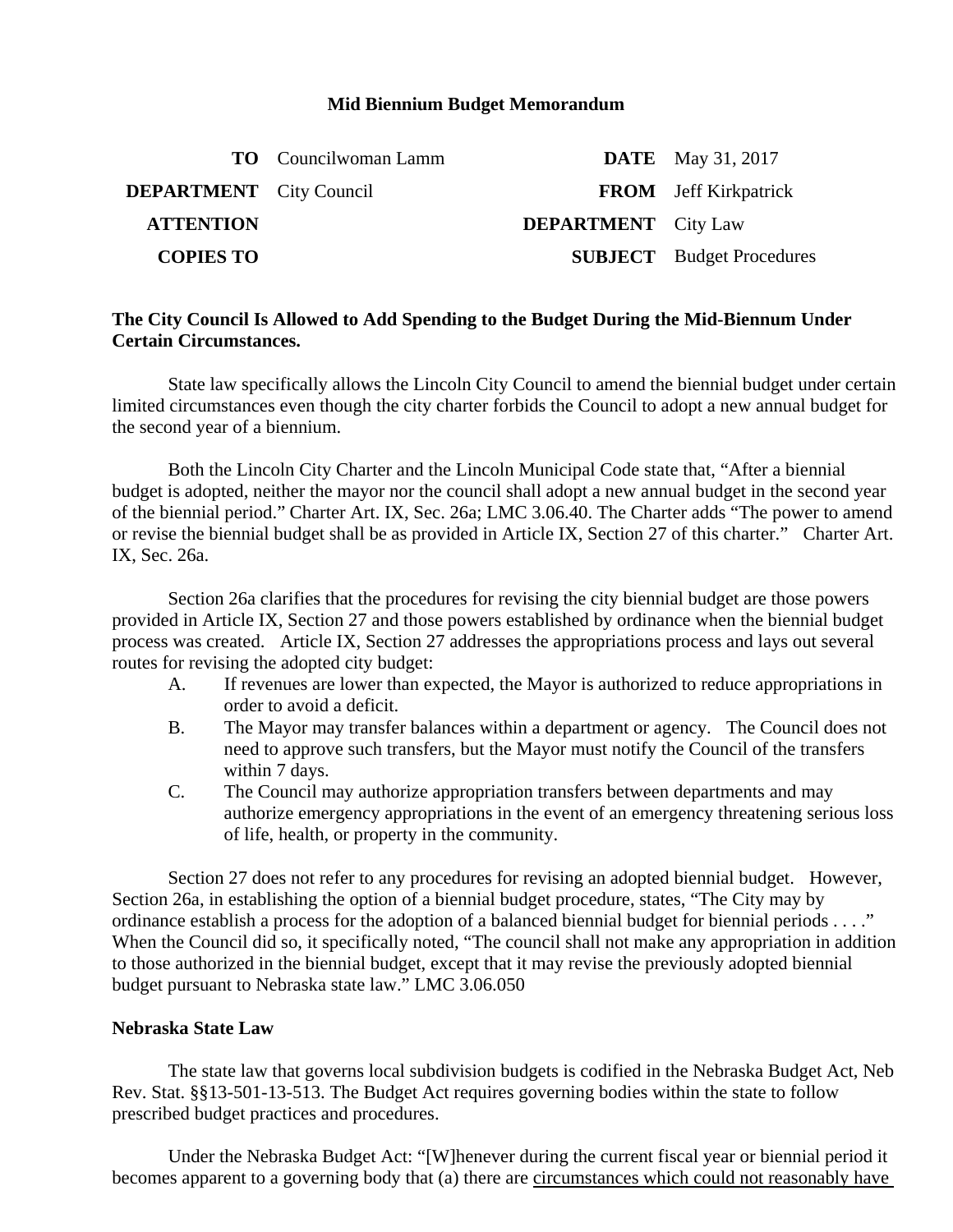been anticipated at the time the budget for the current year or biennial period was adopted . . . such governing body may propose to revise the previously adopted budget statement and shall conduct a public hearing on such proposal." Neb. Rev. Stat. §13-511(1) (emphasis added).

 The procedure for revising a biennial budget mid-biennium is similar to adopting the budget originally in that it can only be done after a properly noticed public hearing.

(2) Notice of the time and place of the hearing shall be published at least five days prior to the date set for hearing in a newspaper of general circulation within the governing body's jurisdiction. Such published notice shall set forth (a) the time and place of the hearing, (b) the amount in dollars of additional or reduced money required and for what purpose, (c)a statement setting forth the nature of the unanticipated circumstances and, if the budget requirements are to be increased, the reasons why the previously adopted budget of expenditures cannot be reduced during the remainder of the current year or biennial period to meet the need for additional money in that manner, (d) a copy of the summary of the originally adopted budget previously published, and (e) a copy of the summary of the proposed revised budget. Neb. Rev. Stat. §13-511(2).

#### **The City Charter Does Not Overrule State Law in This Area.**

 Under Article IX, Section 27, the Charter allows mid-biennium budget adjustments for reductions, transfers, reappropriations, and emergencies which threaten life, health, or property. Article IX, Section 26a allows for the biennial budget process to be provided by ordinance. Under LMC 3.06.050, the biennial budget ordinance authorizes biennial budget revisions pursuant to state law. The state Budget Act creates an avenue for making revisions for additional appropriations when there are circumstances which could not reasonably have been anticipated when the current budget was adopted. The city Charter does not mention that as an option, raising the question of whether the state law applies in the absence of a specific Charter provision.

 Our reading of the Charter provisions indicates that the City, through its Charter provisions and Code, recognizes and is consistent with state law on budget procedure and authorizes mid-biennium budget adjustments as stated above.

 You have raised the question of whether the state law applies in the absence of a specific Charter provision. Even if the City Charter did not provide for an ordinance on the biennial budget process or the biennial budget ordinance did not reference state law, on matters of general statewide concern, the City Charter yields to state law. It is well established that under a home rule charter, a city's power must be consistent with and subject to the constitution and laws of this state, except as to local matters of strictly municipal concern. *See Home Builders Ass'n of Lincoln v. City of Lincoln*, 271 Neb. 353, 711 N.W.2d 871 (2006); *Dell v. City of Lincoln*, 170 Neb. 176, 102 N.W.2d 62 (1960). See, also, *Hall v. Cox Cable of Omaha, Inc.*, 212 Neb. 887, 327 N.W.2d 595 (1982).

 In *Home Builders*, Lincoln's authority to enact an impact fee ordinance was challenged as an invalid exercise of the city's power. The Nebraska Supreme Court held that, as a home rule charter city, Lincoln did have the power to establish and collect an impact fee. The Court noted that Lincoln's current home rule charter grants all powers possible to the city. The question in the *Home Builders* case was whether, "in the absence of an express provision, the City may exercise that power [to impose an impact fee]." *Home Builders Ass'n of Lincoln* at 360. The Court held that, "[U]ntil the superior authority of the state has been asserted by a general statutory enactment, the municipality may properly act under its charter." *Id*.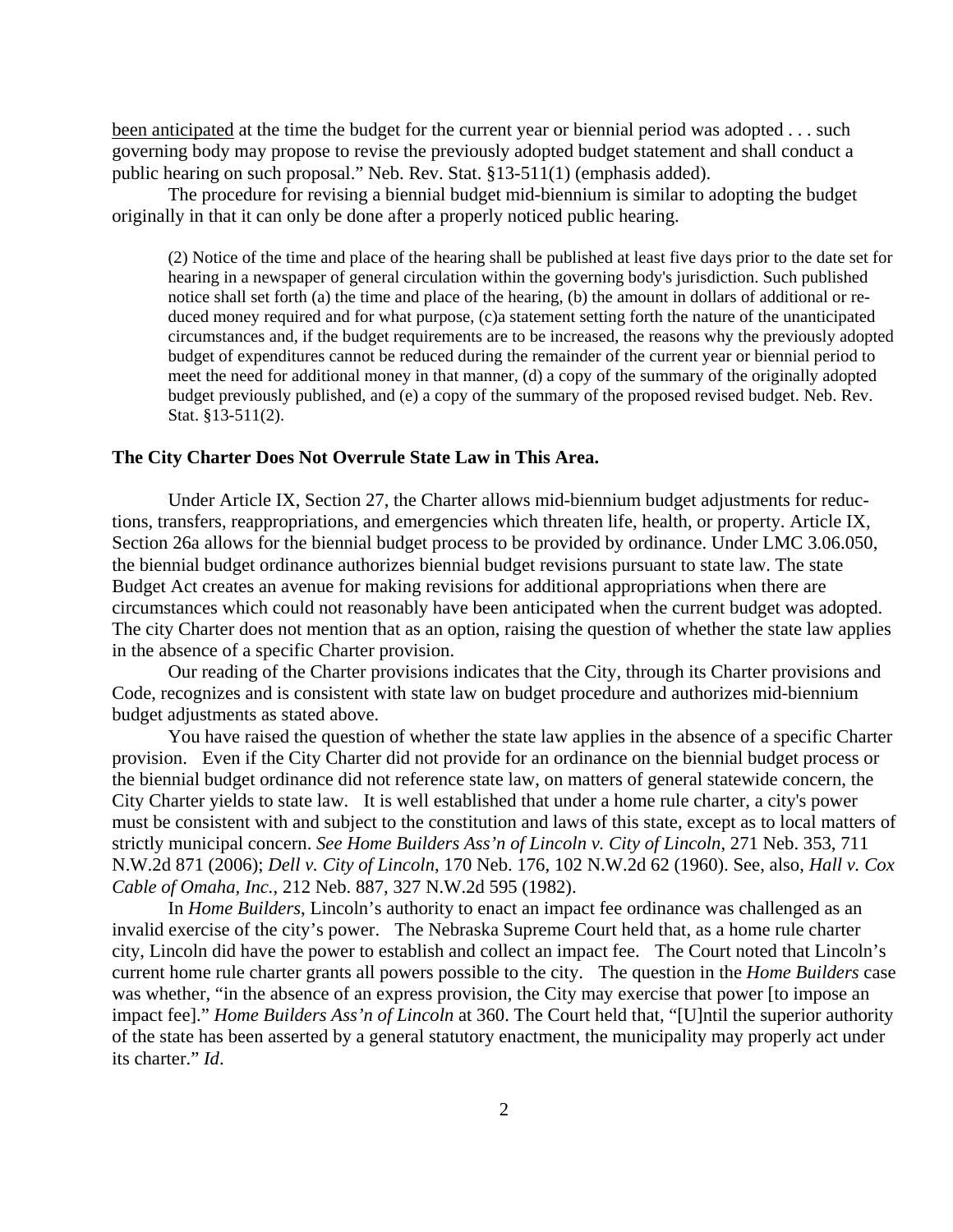The constitutional limitation that a home rule charter must be consistent with and subject to the laws of the state simply means that on matters of such general concern to the people of the state as to involve a public need or policy, the charter must yield to state legislation. *Jacobberger v. Lee Terry*, 211 Neb. 878, 320 N.W.2d 900 (1982). *Jacobberger* is an instructive case. It resulted from the Nebraska legislature passing a law requiring Omaha to organize its city council along district lines, rather than the existing system whereby all council members were elected at large. A citizen sued to stop the reorganization of the council, arguing that, under a prior Supreme Court case, "in adopting a home rule charter,. . . the city had the right to make provision therein for any form of local government it desired. . . ." The *Jacobberger* court drew a distinction between allowing a city to decide between a commission or a mayor-council form of government and a city charter that controlled its citizens' right to vote and entitlement to proportionate representation and upheld the legislature's authority to determine the city council's make-up despite contrary city charter provisions.

 As to the issue in question, the Legislature has determined that the budget processes of its various subdivisions are of sufficient statewide concern that they should be addressed in statute, to ensure fiscal prudence, budget transparency, and sufficient consistency of procedures so that state auditor's office can efficiently and effectively carry out its mandate. Thus, it is clear that this is an area in which state law applies, even to home rule cities since, "the superior authority of the state has been asserted by a general statutory enactment."

 This is not a situation where state law countermands the city charter. The charter establishes that the council cannot pass a new annual budget for the second year of a biennium. It does not address the issue of whether the budget can be revised to deal with unanticipated circumstances. Neb. Rev. Stat. §13-511(1) does not allow for the passage of a new annual budget at the mid-biennium, it only allows for revisions in areas where there have been unanticipated developments.

#### **Mid-Biennium Adjustments Were Anticipated When Charter Change Was Adopted.**

 Prior to the biennial budget amendment to the Charter being adopted by Lincoln voters, city staff explained that the biennial budget process would not completely freeze the city budget for two years. The specific explanation was: "This proposal will not prevent the City from making changes to the budget during the second year. As is the case with the State of Nebraska, the proposal will allow for mid-biennium adjustments, especially if significant changes in revenue or unforeseen expenses arise." The Charter language that was adopted does not make a specific reference to the Nebraska Budget Act. There are two reasons for this omission. The first is that it would be improper to embed in the Charter, which can only be changed by a vote of the people, a reference to a state law that could be changed by the state legislature during any session. The second reason is Justice Hendry, who as City Attorney did much of the preparatory work on the Charter amendment, advised that then existing Charter language was overloaded with process details that more properly belonged in the city code.

#### **Mid-Biennium Adjustments Have Occurred During First Two Biennial Budgets.**

As expected, budget revisions have been a standard part of each mid-biennium budget review thus far. These are the mid-biennium adjustments made during the two initial biennium budget periods:

**2013-14 (Resolution A-87532)**  Holmes Golf Clubhouse– \$50,000 Keno